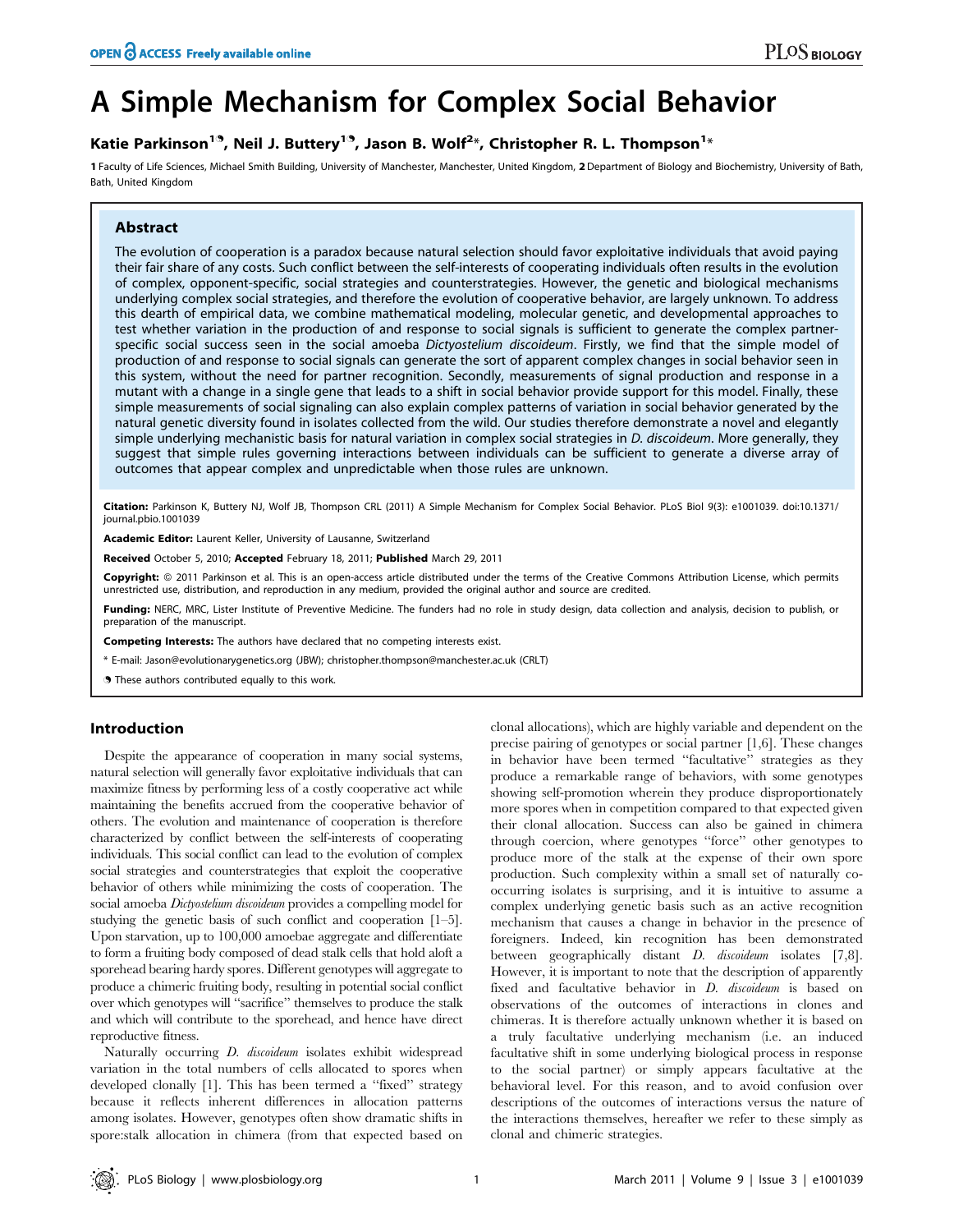#### Author Summary

Despite the appearance of cooperation in nature, selection should often favor exploitative individuals who perform less of any cooperative behaviors while maintaining the benefits accrued from the cooperative behavior of others. This conflict of interest among cooperating individuals can lead to the evolution of complex social strategies that depend on the identity (e.g. genotype or strategy) of the individuals with whom you interact. The social amoeba Dictyostelium discoideum provides a compelling model for studying such ''partner specific'' conflict and cooperation. Upon starvation, free-living amoebae aggregate and form a fruiting body composed of dead stalk cells and hardy spores. Different genotypes will aggregate to produce chimeric fruiting bodies, resulting in potential social conflict over who will contribute to the reproductive sporehead and who will ''sacrifice'' themselves to produce the dead stalk. The outcomes of competitive interactions in chimera appear complex, with social success being strongly partner specific. Here we propose a simple mechanism to explain social strategies in D. discoideum, based on the production of and response to stalk-inducing factors, the social signals that determine whether cells become stalk or spore. Indeed, measurements of signal production and response can predict social behavior of different strains, thus demonstrating a novel and elegantly simple underlying mechanistic basis for natural variation in complex facultative social strategies. This suggests that simple social rules can be sufficient to generate a diverse array of behavioral outcomes that appear complex and unpredictable when those rules are unknown.

Understanding the mechanistic basis of social interactions, and more specifically, why behavior appears to change depending on social partner, is crucial for us to understand the evolution of social conflict and cooperation in D. discoideum, or any other social organism. Here we hypothesize that variation in clonal and chimeric social behavior in  $D$ . discoideum is modulated by a simple mechanism based on the production of and response to social signals that govern developmental differentiation in this system. To test this hypothesis, we examine social signaling in a collection of natural genetic isolates and also in a genotype in which we have disrupted social behavior through a mutation in a known gene. We integrate measurements of signal production and response in these genotypes with a mathematical model to examine whether we can explain the apparently complex partner-specific social behavior observed in these natural and lab-generated genotypes.

#### Results

#### A Model of Social Signaling in D. discoideum

Although social success in D. discoideum is phenotypically complex, with social success depending on the specific social partner, it is ultimately a consequence of a simple developmental "decision": to produce either stalk or spore cells. Stalk and spore cell differentiation is regulated by the production of—and response to—an array of diffusible stalk-inducing factors (StIFs) [9–12]. We therefore reasoned that the regulation of StIF production and/or response could potentially be a major determinant of the variation in patterns of spore:stalk allocation observed in this system [6], and potentially the outcomes of social interactions between genotypes. To address this, we first used a modeling approach to investigate the effect that varying StIF production and response (which together are the StIF phenotype) has on patterns of clonal spore

allocation. We then extended this model to examine how this variation in StIF production and response, which produce differences in clonal allocation, influences spore allocation during chimeric development and thus social success. This model is then used to examine whether variation among genotypes in StIF production and/or response could explain the patterns of spore allocation observed in clonal and chimeric fruiting bodies.

The model is based on two features of the biology of DIF-1, which represents the best characterized StIF: (1) all cells in the aggregate experience the same StIF concentration due to a combination of high diffusibility and constant cell movement [13–15] and (2) StIF response is linear within the normal physiological range (Figure 1) [10,11]. This linear response predicts that differences in StIF production and/or response will lead to changes in allocation patterns.

Because fruiting bodies are comprised of only spore and stalk cells, the spore allocation of genotype i with genotype  $j(a_{ij})$  when clonal  $(i = j)$  or in chimera  $(i \neq j)$  is defined simply as the number of cells of genotype  $i$  that become spores divided by the total number of cells of genotype i. Another assumption of the model is that the proportion of spore and stalk cells is governed purely by StIF response  $(r)$  and production  $(s)$ . Because the response to StIFs is linear, spore allocation of genotype i when clonal  $(a_{ii})$  can be expressed as:

$$
a_{ii} = 1 - r_i s_i. \tag{1}
$$

Note that, because  $a_{ii}$  is a proportion, the values of  $s_i$  and  $r_i$  are constrained between 0 and 1. Therefore,  $s_i = 0$  corresponds to no StIF production, whereas  $s_i = 1$  corresponds to maximum possible StIF production. Likewise, when  $r_i = 0$  indicates that a genotype has no sensitivity to StIFs, while  $r_i = 1$  indicates complete sensitivity. It is also important to note that the production parameter  $(s_i)$  can also be interpreted as a "potency" parameter, in that it reflects the ability of a signal to induce a developmental change. This potency could, therefore, be due to the amount of signal or the relative ability of that signal to induce differentiation. For simplicity, we call this ''production'' since there is no evidence that individuals differ in the quality of the StIF signal produced, but we emphasize that this parameter encompasses general signal strength.

The model also predicts that the spore allocation of  $i$  when in chimera with  $j$  will be dependent upon the response and production of  $i$ , as well as the production of StIFs by  $j$ . Spore allocation will therefore also depend on the relative proportion of each genotype in the chimera:

$$
a_{ij} = 1 - r_i (ps_i + qs_j), \t\t(2)
$$

where  $\beta$  and  $q$  are the proportions of i and j, respectively. This means that there will only be a facultative change in spore allocation in chimera when  $s_i \neq s_j$  (because  $r_i$  does not depend on the chimeric partner). To explore this idea, we first derived an expression for the proportion of genotype i in the sporehead  $(p_{t+1})$ in terms of StIF response and production:

$$
p_{t+1} = \frac{p_t[p_t r_i s_i + q_t r_i s_j - 1]}{[(p_t r_i + q_t r_j)(p_t s_i + q_t s_j) - 1]},
$$
\n(3)

where  $p_t$  and  $q_t$  are the proportion of genotype i and j before development (for full development of the model, see Materials and Methods). Equation 3 predicts the representation in the sporehead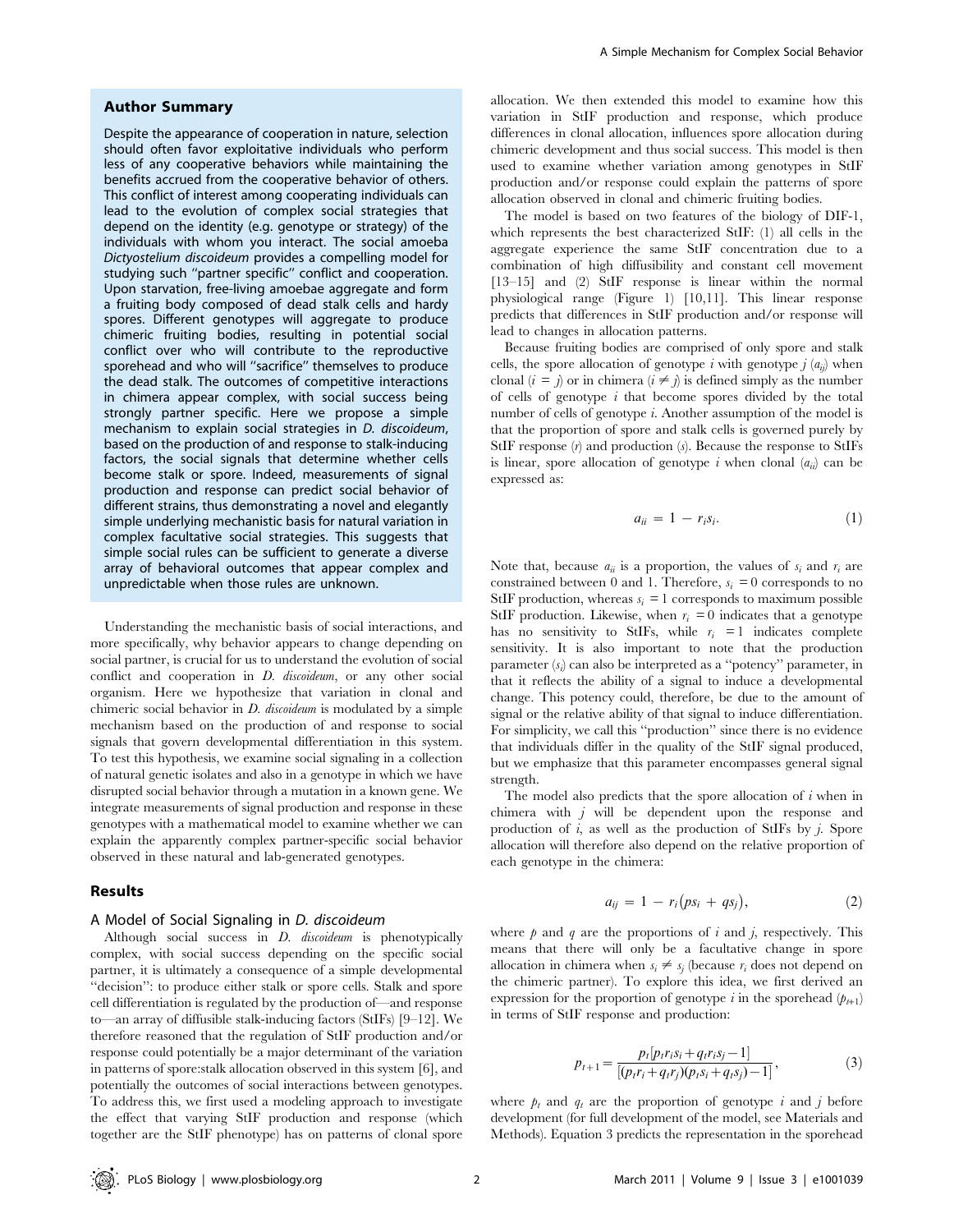

Figure 1. Responses to DIF-1 are linear. (A) Response to the well-characterized StlF, DIF-1, was measured in a monolayer stalk cell induction assay. Cells were plated in a buffered salt solution containing 5 mM cAMP in order to bring cells to competence to respond to DIF-1. After 24 h incubation, cAMP was removed because it is inhibitory to stalk cell differentiation. DIF-1 was then added at varying concentrations for a further 24 h. Stalk cells were counted and expressed as a percentage of total cells. Linear regression  $R^2 = 0.878$ ,  $p < 0.001$ . (B) Measurement of induction of a representative prestalk marker gene (ecmAO-lacZ) in response to the well-characterized StIF, DIF-1, was measured in a monolayer culture. Cells expressing ecmAO-lacZ were plated in monolayer in stalk medium containing 5 mM cAMP in order to bring cells to competence to respond. After 24 h incubation, cAMP was removed and replaced with DIF-1 at varying concentrations for a further 24 h. b-galactosidase activity was measured. Linear regression  $R^2 = 0.905$ ,  $p < 0.001$ . doi:10.1371/journal.pbio.1001039.g001

if the mechanism of interaction is based on StIF phenotypes (''interaction line'') (Figure 2A). This can be compared to the behavior that would be expected from the null hypothesis that there is no interaction and proportions are determined simply by clonal allocation (''null line'') (Figure 2A). Importantly, the model predicts that to generate the patterns of behavior observed in natural isolates [1], both genotypes must vary in StIF response and production (Figure 2A).

To extend this idea further we explored the range of facultative behaviors that can be generated by the model. As facultative change  $(d_{ii})$  is most simply defined as the difference between chimeric and clonal allocation  $(a_{ii} - a_{ii})$ , it can be expressed in terms of StIF production and response (Equations 1 and 2):

$$
d_{ij} = pr_i(s_i - s_{ij}). \tag{4}
$$

Therefore, facultative shifts in allocation in chimera compared to clonal are expected to depend upon (a) a genotype's own response to StIF, (b) the difference between a genotype's StIF production and that of its chimeric partner, and (c) the frequency of the two genotypes in the chimera. Using this, we found that the model is sufficient to generate a wide range of facultative behaviors from self-promotion to coercion (Figure 2B).

## A Novel Genetic Selection for Loser Mutants

The model predicts that apparently complex "facultative" changes in behavior across interactions can be achieved through changes in developmental signaling in the absence of a recognition mechanism. To test this idea, we firstly devised a novel genetic selection experiment to identify single gene mutations that exhibit altered social behavior wherein they lose in competition (loser mutants). Mutants were enriched that preferentially form prestalk cells at the slug stage of development when mixed with wild type

cells (Figure 3A). After six rounds of selection, mutants with disruption of the *lsrA* gene were by far the most strongly overrepresented and therefore chosen for further study (Figure 3B and 3C). The lsrA gene is predicted to encode a member of the bHLH family of transcription factors and becomes strongly enriched in the nucleus in developing cells, consistent with a role in the regulation of developmental gene expression (Figure 4). Clonal growth and developmental timing of the  $lsrA$ <sup>-</sup> mutant is identical to wild type (Figure S1). However, as expected,  $lsrA$ <sup>-</sup> mutant cells are over-represented in the prestalk population when developed in chimera with wild type cells (Figure 5A and Figures S2 and S3). Importantly, quantification reveals that mutant cells are, as expected, under-represented in the spore population of chimeric fruiting bodies (Figure 5B).

## Mutation of the lsrA Gene Results in Clonal and Chimeric Changes in Behavior

We next tested whether the  $lsrA$ <sup>-</sup> mutant exhibits a difference in clonal spore allocation compared to wild type and shows a shift in allocation when in chimera [1]. During clonal development, the  $lsrA$ <sup>-</sup> mutant was found to produce fewer prespore cells at the slug stage (Figure 6A) and fewer spores after fruiting body formation (Figure 6B), as well as exhibiting higher levels of prestalk gene expression (Figure 6C), thus demonstrating an altered spore allocation strategy. If differences in spore allocation observed in clones account for the differences in chimeric spore production, clonal spore allocation values should predict the relative fitness of the two genotypes in chimera (Figure 6D; ''expected'' line). To test this idea,  $\text{Im} 2 \text{Im}$  mutant cells were mixed with wild type cells at different input frequencies and the relative number of spores of each genotype quantified. Surprisingly, the relative number of  $lsrA$ <sup>-</sup> mutant spores in chimeric fruiting bodies was always lower than that predicted by a fixed strategy alone, demonstrating that mutation of a single gene can lead to shifts in behavior in chimera (Figure 6D; ''regression'' line).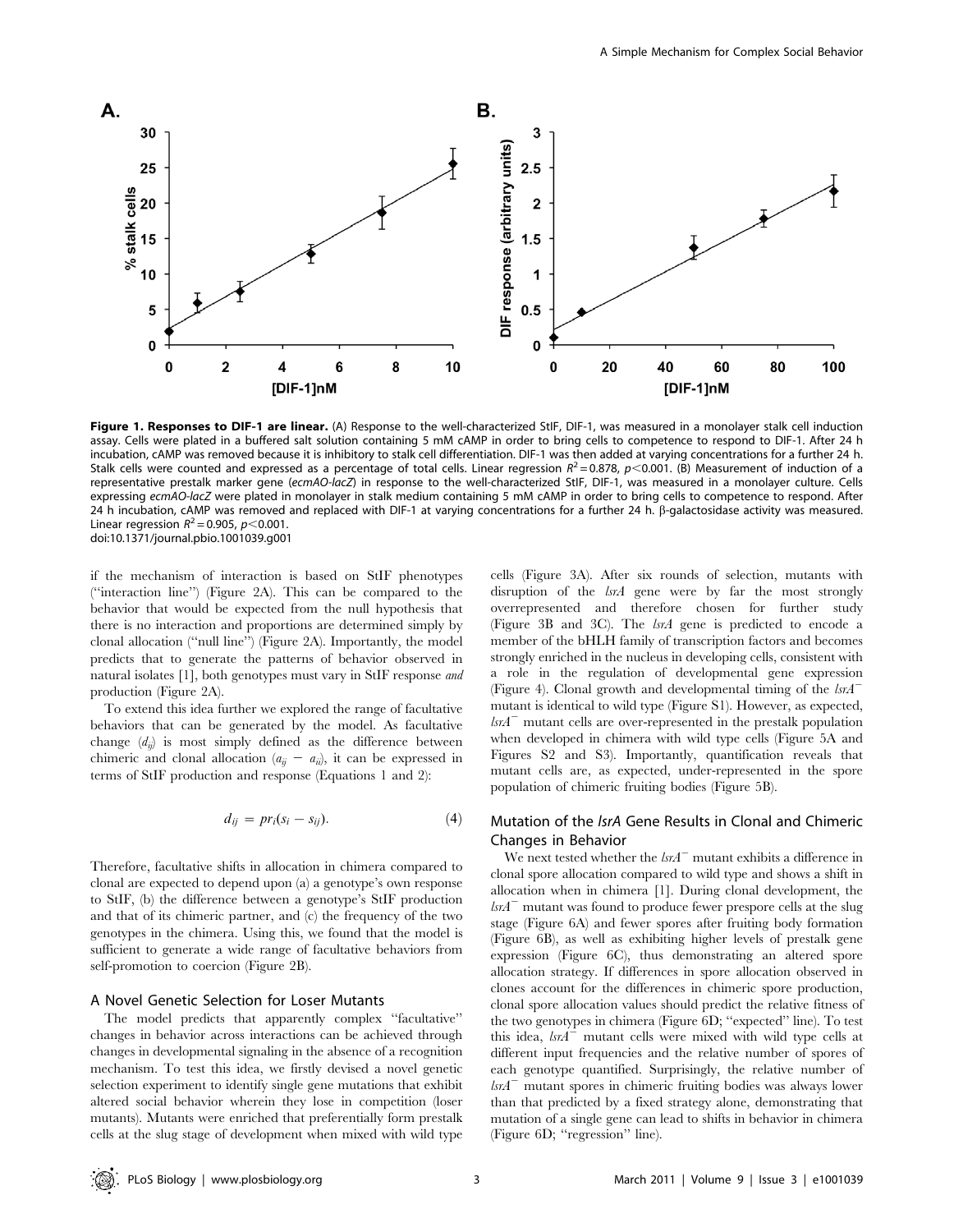



Figure 2. Modeling the effects of varying StIF production and response on behavior. (A) Comparisons of model based chimeric behavior to that predicted from clonal allocation. Each panel shows the frequency of genotype i in the chimeric mixture  $(p_t)$  with genotype j against the frequency of genotype *i* that appears in the sporehead ( $p_{t+1}$ ) (Equation 3). In each case an example is shown where genotypes *i* and *j* differ in their clonal allocation due to a difference in StIF phenotype (see Equation 1). The ''null'' line is derived from clonal allocation and assumes no interaction in chimera (Equation 7). The ''interaction'' line is the outcome predicted by the signal and response model (Equation 11). (i) When genotypes differ in StIF production, but not response, the model predicts facultative shifts in allocation in chimera, but these always result in equal representation in the sporehead (interaction line). This is because each genotype is exposed to the same levels of StIF due to a blending of the extracellular signaling environments and therefore show identical responses. Such behavior has not been observed between natural isolates [1]. (ii) When genotypes differ in StIF response, but not production, there is no change in their spore allocation in chimera (interaction line). This is because the chimeric signaling environment is the same as the clonal one, and so the two show the same response in chimera as they do clonally. (iii) When signal production and responses are both different, genotypes can exhibit differences in both clonal allocation and show shifts in allocation when in chimera similar to the wild isolates. In this example, the differences are such that genotype i has lower fitness than expected (interaction line). For example, if a genotype with low production and high response is mixed with a high producer and low responder, then in chimera the low producer experiences higher levels of signal. As a result, it responds to this higher signal level by producing more stalk than predicted by its clonal allocation behavior. (B) Contour "heat" maps showing the range of changes in allocation of genotype i when in chimera with j  $(d_{ii}$ : Equation 4, see also Equations 1 to 3 and [1]). The heat map represents the change in spore allocation in chimera for the full range of values for response (r<sub>i</sub>) to, and production (s<sub>i</sub>) of, StIFs for genotype i when their chimeric partner, genotype j, is a low (i; s<sub>j</sub> = 0.1), medium (ii; s<sub>j</sub> = 0.5), and high (iii; s<sub>j</sub> = 0.9) producer. Self-promotion occurs when the spore allocation increases in chimera, i.e.  $d_{ij}$  is positive (yellow shades), and coercion occurs when spore allocation decreases, i.e.  $d_{ii}$  is negative (blue shades). Note that the StIF response of genotype j does not affect the response of its partner (because these are allocation values, not fitness). For all cases, the proportion of genotype  $i(\rho_i)$  is 0.5. See Materials and Methods for a full description of the model. doi:10.1371/journal.pbio.1001039.g002

## Measurements of StIF Production and Response in the lsrA Mutant Predict Clonal and Chimeric Behavior

If the shifts in clonal and chimeric spore allocation behavior seen in the  $\text{lsr}A^{-}$  mutant are generated through changes in StIF production and response, as our model predicts, both must differ in the wild type and mutant. To measure StIF production, conditioned medium containing StIFs was isolated from developing wild type or  $\text{lsr}A$ <sup>-</sup>

mutant cells and tested for its ability to induce the expression of representative prestalk marker genes.  $lsrA$ <sup>-</sup> conditioned medium was a less potent inducer than wild type (Figures 7A and S4). In contrast, when the responsiveness of each strain was compared, the  $\text{lsr}A$ <sup>-</sup> mutant was found to be more responsive (Figures 7B and S4). Consequently, as the model predicts, the  $\text{lsr}A$ <sup>-</sup> mutant differs from wild type in both StIF production and responsiveness.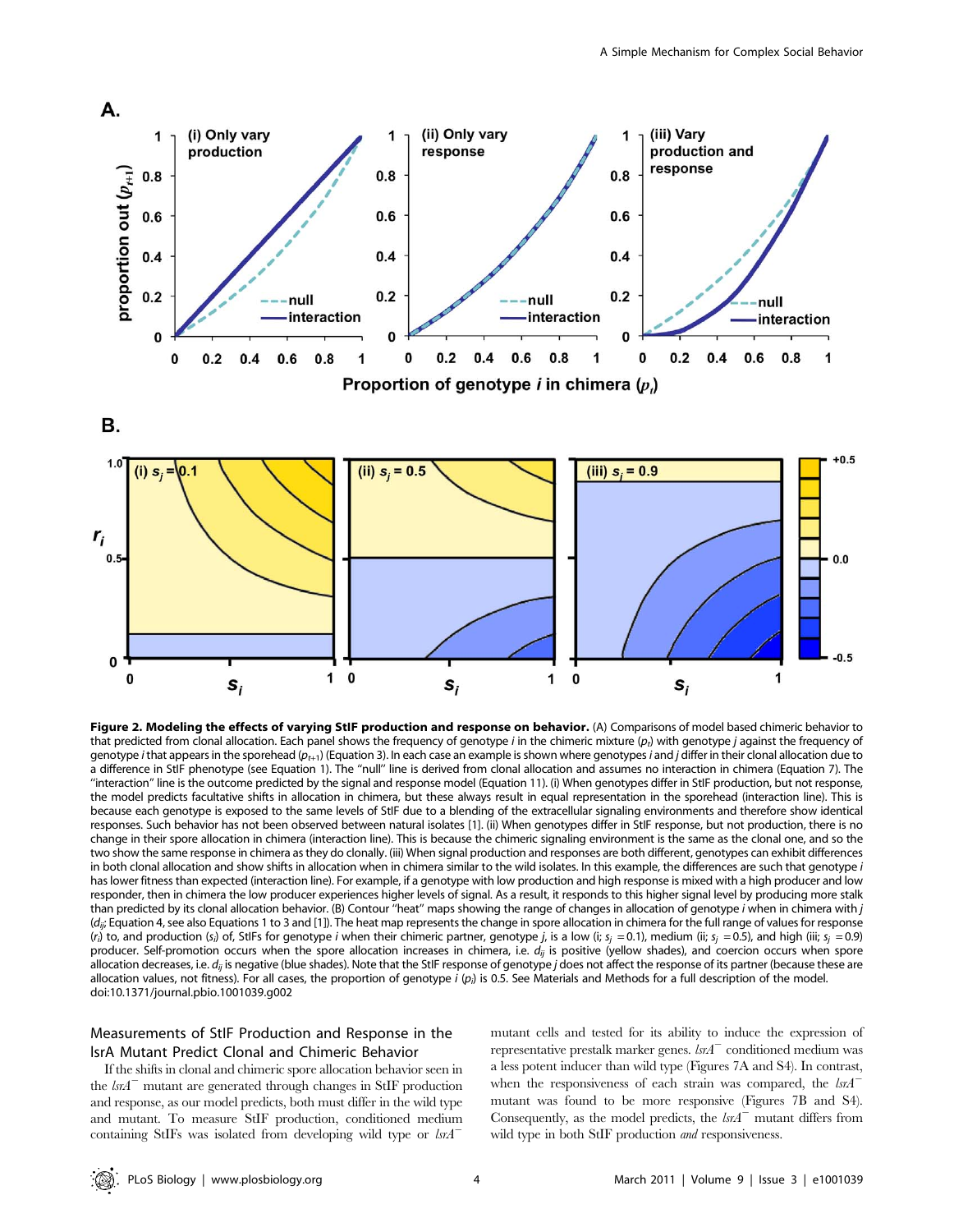

|                | <b>Location of</b><br>insertion | Gene ID                                | Number of<br>clones |
|----------------|---------------------------------|----------------------------------------|---------------------|
| 1              | Chr2:4758884                    | <b>IsrA</b>                            | 8                   |
| $\overline{2}$ | Chr3:3189416                    | $r$ <sub>hg</sub> B                    | 3                   |
| 3              | Chr5:4257010                    | Intragenic (upstream<br>of rbIA)       | 3                   |
| 4              | Chr1:4223721                    | mkcF                                   | $\overline{2}$      |
| 5              | Chr4:3407043                    | Intragenic (upstream<br>of DDB0186583) | $\overline{2}$      |
| 6              | Chr3:4012291                    | Intragenic (upstream<br>of DDB0203992) | $\overline{2}$      |
| 7              | Chr:5571272                     | rapGAPB                                | 1                   |
| 8              | Chr1:2200540                    | $r$ <sub>0</sub> $c$ <sub>0</sub> $11$ | 1                   |
| 9              | Chr3:4545060                    | Intragenic (upstream<br>of DDB0205602) | 1                   |

C.



Figure 3. The selection strategy to enrich for "loser" mutants. (A) A pool of  $\sim$ 1,000 blasticidin resistant mutants was generated by insertional mutagenesis and grown under conditions that bias cells towards the spore cell fate (glucose (G+)). Mutant cells grown under biased conditions (G+) were mixed with an excess of wild type cells. Mixtures were developed to the slug stage and the anterior prestalk region harvested into medium containing blasticidin to kill off wild type cells. This selection strategy was then repeated. (B) Summary of mutants isolated in the screen. We identified the insertion sites from 23 randomly chosen clones from the loser selection. We found that eight of these were insertions within the IsrA gene. Other insertional mutants were isolated at lower frequencies. Each mutant was labeled with GFP and their sorting behavior in chimera with wild type was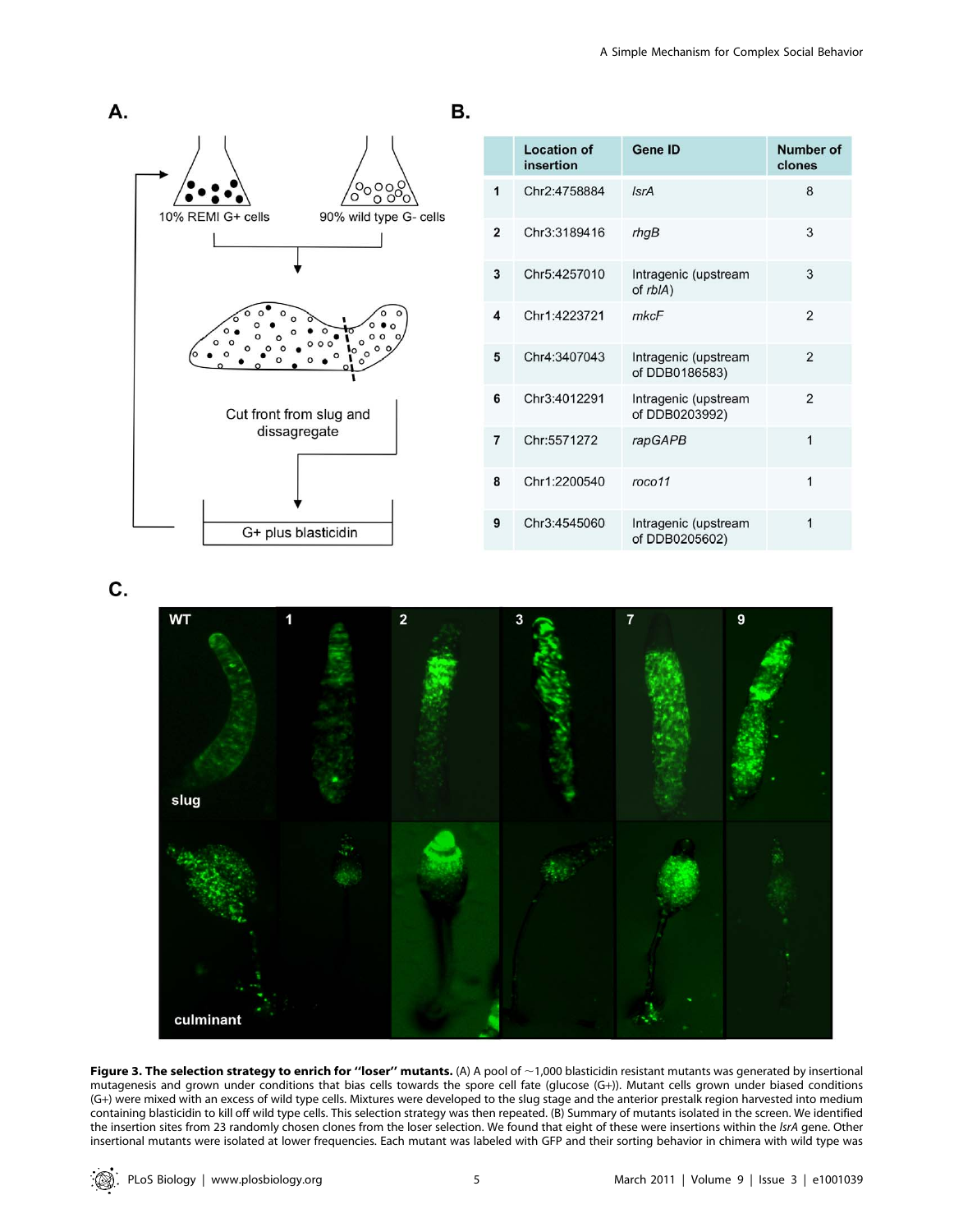observed. (C) Images of GFP-labeled mutants that exhibit impaired sorting behavior in chimera with wild type. 10% GFP-labeled mutant cells were mixed with 90% unlabelled wild type cells and developed. Their localization in chimera was observed at the slug and culminant stages. A variety of sorting behavior was observed. doi:10.1371/journal.pbio.1001039.g003

Most importantly, relative StIF production and response measurements can be used to test whether the model predicts clonal spore allocation and the shift in allocation in chimera. The value of response  $\times$  production (Equation 1) for the *lsrA*<sup>-</sup> mutant is 2.1 times higher than wild type (Figures 7C and S4), suggesting a 2.1-fold difference in prestalk cell number. Consistent with this prediction, measurements of prestalk cell number in dissociated slugs reveal a 2.0-fold difference between wild type (20.0%  $\pm 1.5$ %) and *lsrA*<sup>-</sup> mutant (39.7%  $\pm 2.3$ %) (Figure 6A). Secondly, we tested whether the model can predict the shift in spore allocation observed in chimera. Using the response and production measurements, the model accurately predicts the spore:stalk allocations of both strains when chimeras formed from different frequencies (Figure 7D and Materials and Methods).

## StIF Production and Response Can Also Predict Social Interactions Across a Range of Naturally Occurring Wild Isolates

We next tested whether differences in StIF production and responsiveness could also account for variation in the behavior of five genotypes isolated from a natural population, which are known to exhibit different clonal spore allocations and partnerdependent shifts in behavior (chimeric spore allocation) [1]. The five isolates show significant differences in StIF production, with almost a 3-fold difference between the highest and lowest producer (Figures 8A and S5). Furthermore, when the responsiveness of each isolate was measured, significant differences were apparent with almost a 15-fold difference between the highest and lowest responder (Figures 8B and S6). Therefore, naturally occurring D. discoideum isolates exhibit, as predicted, widespread natural variation in StIF production and response.

We next tested whether these differences in StIF production and response could account for the differences in clonal spore production (i.e. fixed strategies) that are responsible for the linear social dominance hierarchy seen in these isolates, with isolate A producing the least stalk and isolate  $E$  the most stalk [1]. We find that differences in StIF responsiveness alone are almost sufficient to account for this hierarchy, whereas no correlation is seen between the hierarchy and relative StIF production (Figure 8A and 8B). Most importantly, however, when values of StIF production and response are considered together (as in Equation 1), the hierarchy is faithfully reproduced (Figure 8C). The spore allocations predicted by the model using these measurements closely match the observed values (Pearson correlation;  $r_3 = 0.942$ ,  $p = 0.017$ ) [1]. Finally, we tested whether these values could account for the changes in spore allocation behavior that genotypes exhibit across different chimeric combinations [1], where genotypes show social context-dependent (partner-specific) changes in allocation behavior. We found that these partner-specific responses predicted by the model (using the estimated StIF phenotype of each genotype) accurately predict (Pearson correlation;  $r_{18} = 0.8924$ ,  $p < 0.001$ ) the observed spore allocation behavior in chimeras previously described (see Materials and Methods) (Figure 8D) [1], demonstrating that the StIF signaling system appears to account for the complex social context-dependent shifts in social behavior that have been reported for *D. discoideum*.

#### **Discussion**

Our findings suggest that seemingly complex social behavior can have a relatively simple underlying developmental mecha-

nism, in this case the regulation of signal production and response. As a result, social behavior can be accurately predicted from measurements of the signal production and response phenotype using a simple linear model. This is at odds with the notion that partner-specific responses would require some partner recognition system for genotypes to invoke a partner-specific strategy [1,7, 8,16]. Indeed, we find that apparent partner-specific responses occur because the signaling system is ''interactive'' or epistatic, where the response of a genotype in a social interaction depends on both its own signal sensitivity and the signal production of the social partner relative to its own production (Equation 4). As a result, genotypes respond differentially to the same social partner because they differ in either their sensitivity to StIFs or their own StIF production (or both).

Our results have implications for the definition of what has been described as fixed and facultative behavior in this system (and more generally). Specifically, we demonstrate that apparently facultative outcomes of interactions do not necessarily imply facultative changes when viewed at a mechanistic level. In this case, fixed clonal differences in social signals result in seemingly unpredictable facultative outcomes. Therefore, ''social strategies'' may be manifested largely as a set of knowable parameters related to StIF production and response, making patterns of behavior predictable in this system. Previous work has characterized patterns of genetic variation in this system in terms of the genetic control of the outcome of interactions by partitioning variation in allocation patterns into direct genetic effects, attributable to the genotype of the focal genotype; indirect genetic effects, attributable to the genotype of the social partner genotype; and genotype-bygenotype  $(G\times G)$  epistasis, attributable to the specific combination of genotypes in an interaction [6]. Our model is consistent with these ideas and would suggest that direct genetic effects are largely determined by signal sensitivity but also partly by signal production (since individuals always determine part of the signaling environment they experience), while indirect genetic effects would be determined entirely by signal production, where genotypes influence each other as a function of the amount of StIFs that they produce. The  $G\times G$  epistasis would, therefore, be a consequence of the interactive nature of the system, where the indirect genetic effect depends on the sensitivity of the focal genotype and on the difference in signal production of the interacting genotypes (cf. Equation 4).

We have found that disruption of a single gene,  $lsrA^{-}$ , is sufficient to generate changes in both clonal and chimeric behavior. This is because the *lsrA* gene exerts pleiotropic effects on both signal production and response. One explanation for these wide-ranging effects may come from the finding that  $lsrA$  encodes a protein with homology to bHLH family transcription factors, which could potentially regulate the expression of genes required for both normal signal production and response. Indeed, it has previously been demonstrated that production and response of DIF-1, a well-characterized example of a StIF, are indeed coupled, with increased DIF-1 response resulting in decreased DIF-1 biosynthesis and increased DIF-1 breakdown [17,18]. One consequence of this idea, however, is that it would be expected to lead to runaway social evolution, where there is constant selection for increased signal production and reduced response, whereby genotypes coerce others to produce stalks, while simultaneously decreasing sensitivity, thereby decreasing the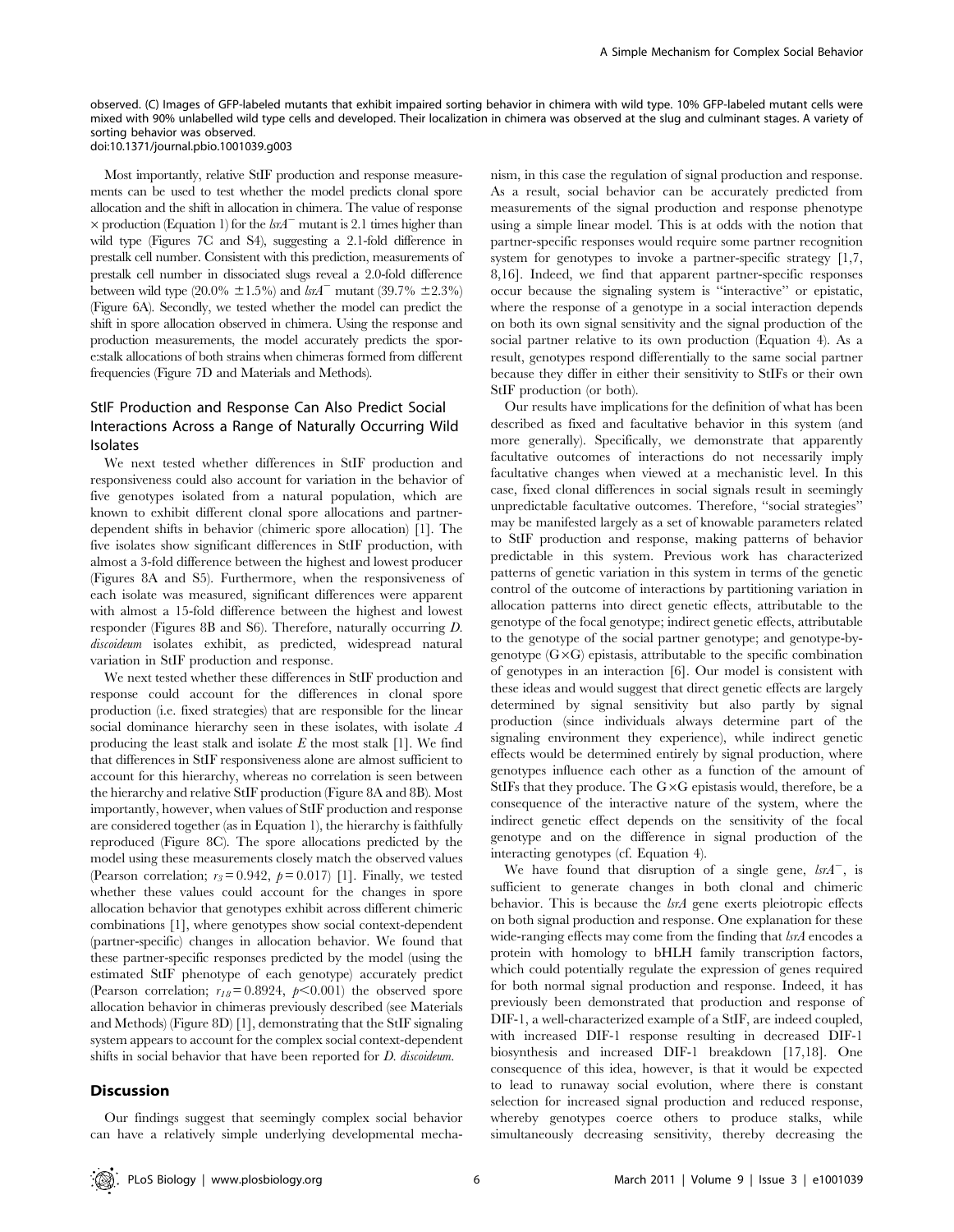| А. |                                   |                                                                                                                                                                                                                                                                                                                                                                                                                                                                                                            |
|----|-----------------------------------|------------------------------------------------------------------------------------------------------------------------------------------------------------------------------------------------------------------------------------------------------------------------------------------------------------------------------------------------------------------------------------------------------------------------------------------------------------------------------------------------------------|
|    |                                   |                                                                                                                                                                                                                                                                                                                                                                                                                                                                                                            |
|    | hNulp <sub>1</sub><br>LsrA        | DRILERIEDSTGLNRPGPAPLSSR - - KHVLYVEHRHLNPDTELKR <mark>YFGARA - - ILGEQRPRQRFV FK</mark> CTWLTT<br>ELELNEIEKSSPPIILSEIEIKDKEFRELFKINTVNLNPDNELKKLFGCKSSDIKG-QKKKSVHHFKKKNYIFVQ                                                                                                                                                                                                                                                                                                                             |
|    | hNulp1<br>LsrA                    | $-$ LSMRLLESKK $-$ - GLSFFAFEHSEEVQQAQHK<br><b>PKSTWPRYS K</b> . <b>P</b> G<br>PKPEWPDVMGGFMVMEICNDDKVPSSPTNATTTTTTTTTTN1VSPKLKSQQQSLDGINYFKIKWGQTYSNIQEE                                                                                                                                                                                                                                                                                                                                                  |
|    | LsrA                              | h Nup1   FLVAVESMEPNNIVVLLQTSPYHVDSLLQLSDACRFQEDQEMARDLVERALYSMECAFHPLFSLTSGACRLDYRR<br>FYLALTTHDPM SLVEI IRYHPYHIDS LLQLGQVCLQTADYSKAGDFVEMAVFAFENVVFHHLFNPLNGNCRFEYRH                                                                                                                                                                                                                                                                                                                                    |
|    | hNulp <sub>1</sub><br><b>LsrA</b> | PENRSFYLALYKOMSFLEKRGCPRTALEYCKLILSLEPDEDPLCMLLLLIDHLALRARNYEYLIRLFO EWEAHR<br>DONKSCFLAIFRFIQIIIGRRACHRTALELCKILLTWDYS - DPLYVRLIIDYYSIRSKOYRFLVDLFTKLKTITPT                                                                                                                                                                                                                                                                                                                                              |
|    | hNulp1<br>LsrA                    |                                                                                                                                                                                                                                                                                                                                                                                                                                                                                                            |
|    | hNulp <sub>1</sub><br>LsrA        | DASVSSHRFFGPNAEISQP - P - - - ALSQ LVNLYLGRSHFLWKEPATMSWLEENVHEVLQAVDAGDPAVEACENRR<br>SIPKNGKIITLENDPFFKDDPLEKRIDHLVTLFVERNYQCWQTPEILDWLKSNVIIVLDKVAAKHPMVKQLSDSI                                                                                                                                                                                                                                                                                                                                          |
|    | LsrA                              | $\frac{hN\omega}{p}I\ \ \mathbf{K}\ v\ _1\ \mathbf{V}\ _2\ \mathbf{K}\ _2\ \mathbf{K}\ _2\ \mathbf{K}\ _2\ \mathbf{K}\ _2\ \mathbf{K}\ _2\ \mathbf{K}\ _2\ \mathbf{K}\ _2\ \mathbf{K}\ _2\ \mathbf{K}\ _2\ \mathbf{K}\ _2\ \mathbf{K}\ _2\ \mathbf{K}\ _2\ \mathbf{K}\ _2\ \mathbf{K}\ _2\ \mathbf{K}\ _2\ \mathbf{K}\ _2\ \mathbf{K}\ _2\ \mathbf{K}\ _2\ \mathbf{$<br>KAEYET V NOEVFDHL V L S EY SDVIN R L T P D I I E AMH A E G F R D I L P O R D P N O A P P O H L R R G G I G O G F Q I H Q R N Q Q Q |
|    | LsrA                              | $\hbar$ Nulp1 TIALFF <mark>R</mark> SILP NYTMEGERPERGVAGGLN RNQGLNRIL MIAVRD MMANFHLNDLE<br>QRRVQQQLRQLQQQQQONLQHQQQQQPLEPLLQ - ENPDYTGPANPVLNFLHSLLPWNDPSIQRERQLAATQGTQQP                                                                                                                                                                                                                                                                                                                                 |
|    | hNulp <sub>1</sub><br>LsrA        | $AP$ $\cdot$ $\cdot$ $H$ $E$ $D$ $\cdot$ $\cdot$ $D$ $A$ $E$ $G$ $E$ $G$ $E$ $W$ $D$<br>APGFLDDYVDFSDEDENEN                                                                                                                                                                                                                                                                                                                                                                                                |





Figure 4. LsrA encodes a putative transcriptional regulator related to human Nulp1. (A) Alignment of human Nulp1 with LsrA. This family is characterized by a conserved DUF654 domain of unknown function (boxed in blue) and the N-terminus shows weak homology to the bHLH DNAbinding and protein-protein interaction domain (boxed in red). Identical residues are highlighted in dark grey and conserved residues in light grey. (B) Structure of the lsrA gene to illustrate the position of the insertion cassette. Numbers indicate base pairs. (C) Developmental regulation of LsrA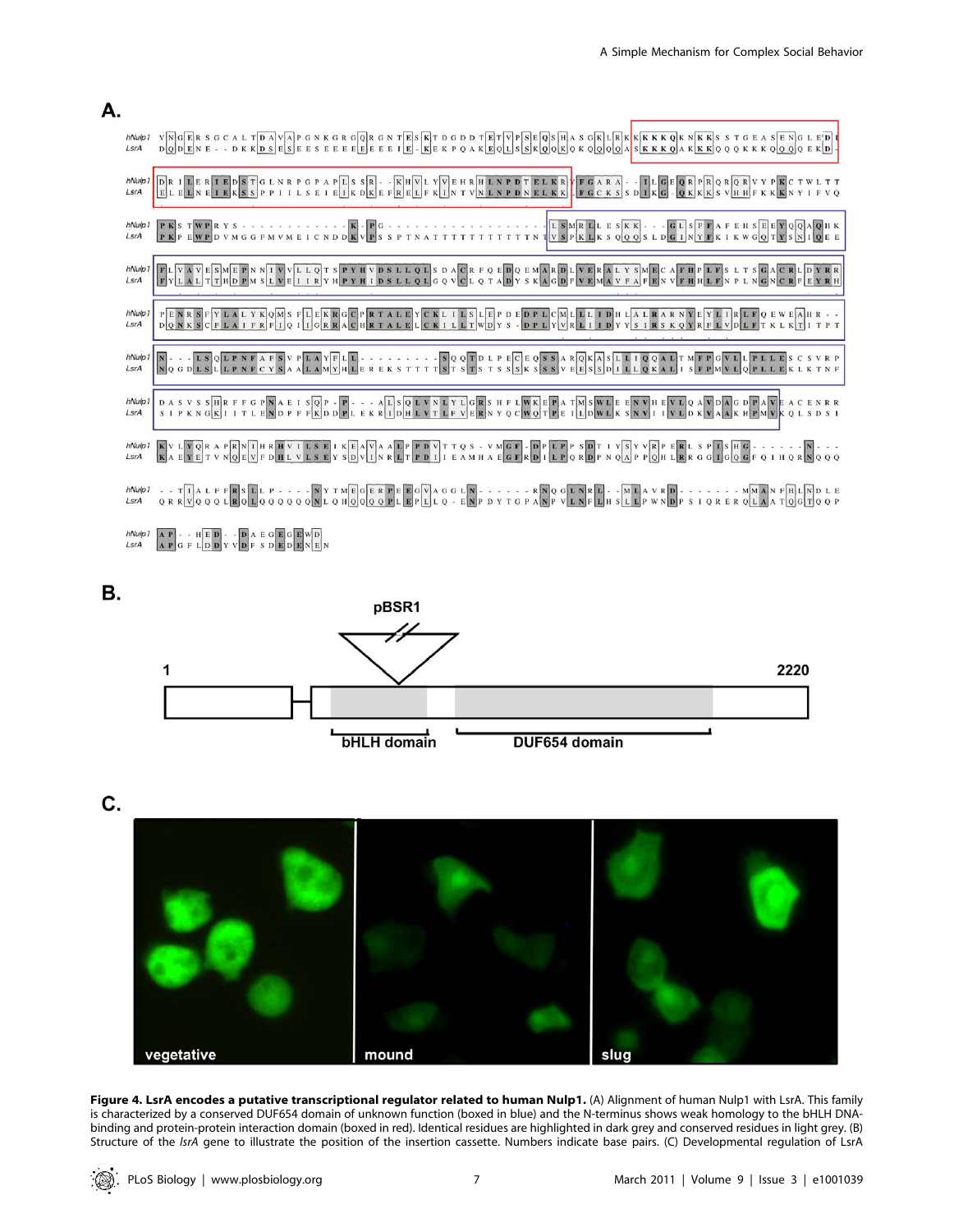subcellular localization. A LsrA-GFP fusion protein was expressed under the control of a constitutive promoter. LsrA-GFP is evenly distributed throughout vegetative cells but is enriched in the nucleus and at the cell periphery at multicellular stages of development (mound and slug). The LsrA-GFP fusion construct was able to rescue defects associated with the  $\text{IsrA}^-$  mutant (unpublished data). doi:10.1371/journal.pbio.1001039.g004

ability of individuals to be exploited by the social signal. Such a directional runaway process predicts the system would either be devoid of standing genetic variation in signal production and response because variation would be rapidly depleted by strong social selection or would only contain variation that shows antagonistic pleiotropy (which, in this case, would be associated with a positive correlation in pleiotropic effects where those that are high producers are high responders and vice versa).

Despite this expectation, however, we find that natural isolates show a wide range of signal productions and sensitivities, with an overall negative correlation between signal production and response (i.e. those that produce more signals are less sensitive to it) among natural isolates. These isolates therefore follow the same basic pattern seen for the single *lsrA* gene mutation. This observation suggests that pleiotropic effects of mutations may generally be negative due to some feature of the biology of the system. However, it is also possible that much of the variation in the StIF system is not an outcome of selection but, rather, is largely an outcome of the random processes of mutation and drift. The influence of social selection in determining patterns of variation could be restricted due to the fact that chimerism is limited [19] and the social phase only occurs rarely compared to the intervening free-living generations, both of which reduce the effectiveness of selection for success in chimera (leading to the presence of more variation simply because of weak social selection) [20]. The latter of these will also reduce the impact of natural selection (i.e. ''non-social'' selection occurring among clones) on patterns of variation for clonal development. Because natural selection must favor the successful production of a stalk that holds aloft a sporehead, there is a potential trade-off between dispersal, favoring a larger stalk, and fecundity, favoring a larger sporehead. Therefore, it is possible that the negative correlation between StIF production and response observed is determined by such a natural selection trade-off. In this scenario, variation occurs because the fecundity-dispersal trade-off leads to similar fitness for a range of different spore allocation values, producing weak selection on specific allocation values but selection for the coordination of signal production and response through negative pleiotropy.



Figure 5. IsrA<sup>-</sup> behaves as a loser. (A) Localization of different genotypes in chimeric slugs and fruiting bodies. GFP expressing wild type cells are enriched in the prespore and spore regions when mixed with unlabelled *IsrA*<sup>-</sup> cells. In contrast, GFP expressing *IsrA*<sup>-</sup> cells are enriched in the anterior prestalk region of slugs and prestalk-derived upper and lower cup of fruiting bodies when mixed with unlabelled wild type cells. Homotypic mixes showed an even distribution. (B) Quantification of the contribution of each genotype when labeled to the spore population in chimeric development. Equal proportions of wild type and mutant cells were mixed and developed and spores harvested. GFP-expressing wild type cells are overrepresented in the spore population during chimeric development (1-sample t test,  $t_4$  = 7.868,  $p$  = 0.001) and GFP-expressing IsrA<sup>-</sup> cells are underrepresented (1-sample t test,  $t_3 = 79.212$ ,  $p < 0.001$ ). Dotted line shows proportions in homotypic mixes. doi:10.1371/journal.pbio.1001039.g005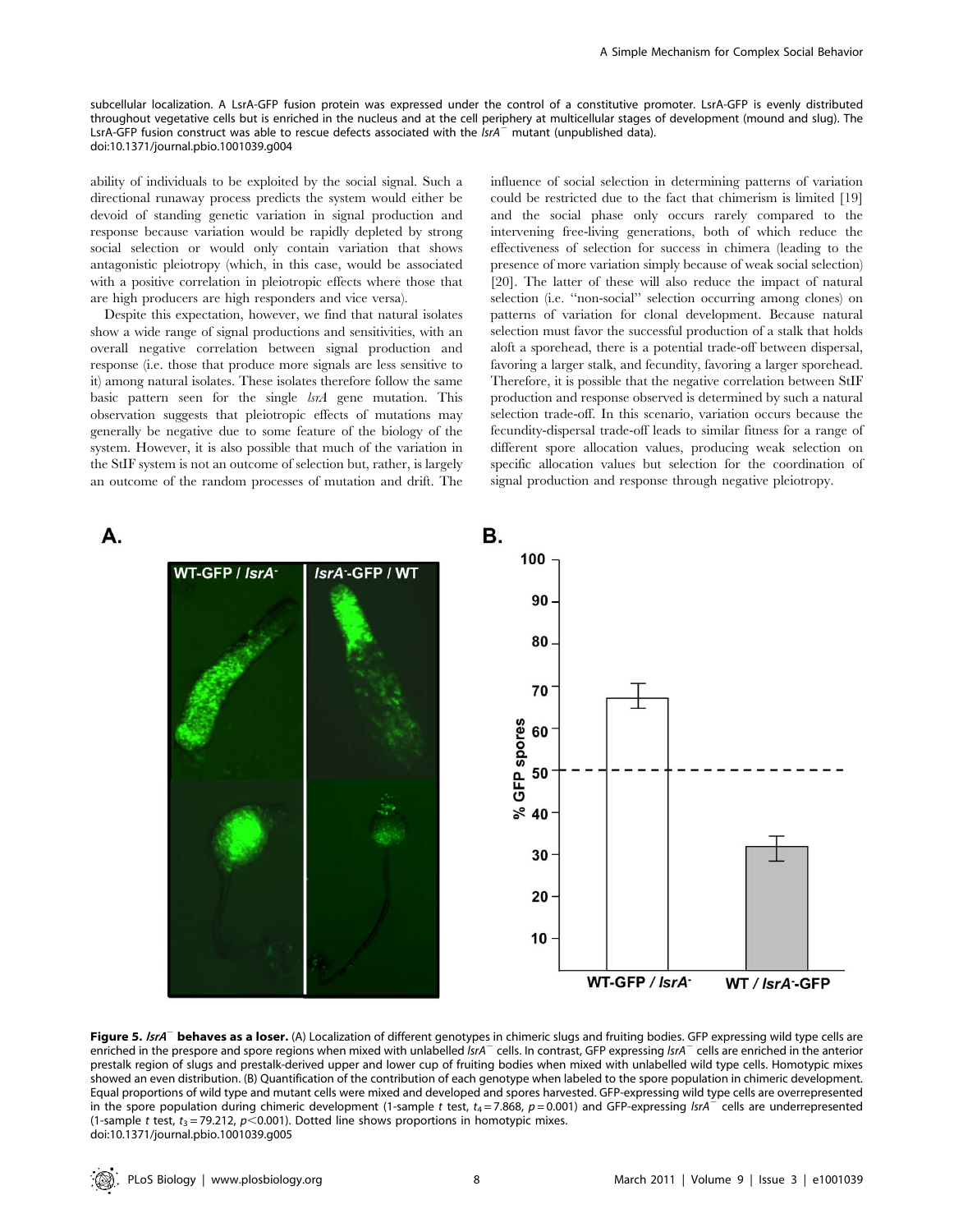

Figure 6. IsrA<sup>-</sup> exhibits differences in both clonal and chimeric spore allocation. (A) Spore:stalk ratios. Cells from dissociated slugs were stained with a prespore cell-specific antibody and the percentage of stained cells measured. The spore: stalk ratio of wild type is  $80:20 \pm 1.5$ , whereas the spore:stalk ratio of IsrA<sup>-</sup> is 60:40±2.3 (t test, t<sub>16</sub> = 22.714, p<0.001). (B) Total spore production (measured as the relative output number of spores compared to the input number of amoebae) after fruiting body formation in  $lsrA^-$  is reduced compared to wild type cells during clonal development (t test,  $t_{22}$  = 9.682, p<0.001). (C) Expression of the prestalk-specific gene, ecmA, was measured by quantitative PCR in wild type and IsrA<sup>-</sup> mutant cells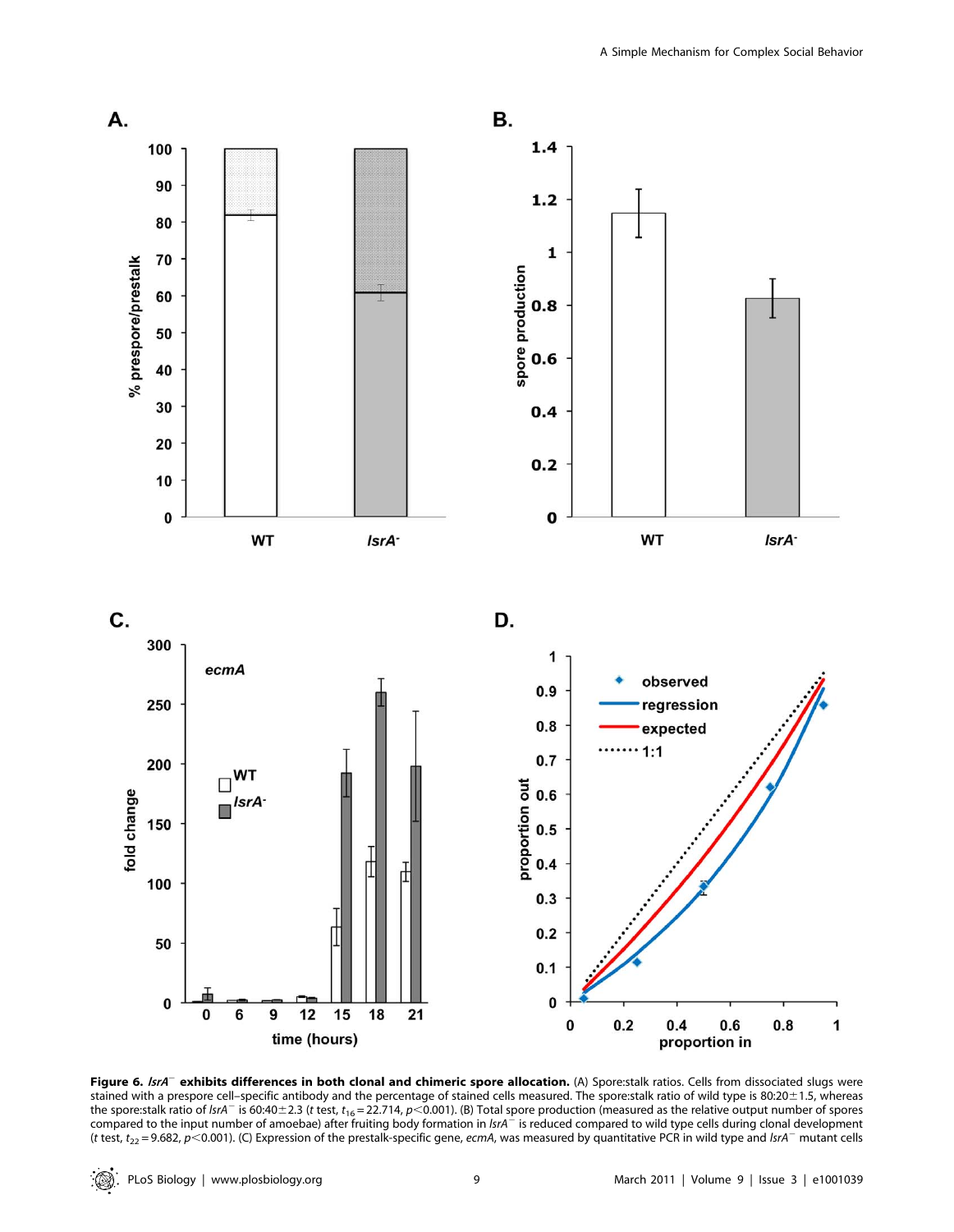during development. Expression is higher in IsrA<sup>-</sup> cells compared to wild type. Results are averages and standard deviations of three biological replicates, where each replicate was performed in triplicate. (D) Quantification of the contribution of IsrA<sup>-</sup> cells to chimeric fruiting bodies when mixed at different input frequencies. Dotted line shows a fair interaction in which both genotypes contribute equal numbers to spores. Red line (calculated using the fixed allocation model [1]) shows contribution of  $lsrA^-$  cells to spores predicted by fixed allocation. Blue squares show the observed contribution of IsrA<sup>-</sup> cells to the sporehead, with best fit regression line (blue line, least-squares differences,  $F_{1,4} = 409.8$ , p<0.001), demonstrating a shift in behavior in chimera that deviated from that expected based on clonal allocation. doi:10.1371/journal.pbio.1001039.g006

Importantly, although our studies reveal that complex behavior can be generated by a simple system output, it seems likely that the underlying pathways regulating signal production and response may be more complex [21]. For example, many genes can potentially modulate StIF production (e.g. biosynthesis, breakdown) and response (receptor, signal transduction, transcriptional output). *lsrA* is likely to be just one of many such genes inputting into pathways and networks that ultimately determine the ''summary statistics'' of signal production and sensitivity. Evolution of social strategies, therefore, would operate through these potentially diverse underlying pathways while manifesting themselves at the level of the simple interaction of the StIF system. But the fact that interactions may be largely governed by the interface of StIFs suggests that there is a constraint on the patterns of social behavior we expect to observe. The simple linear model of the StIF system is expected to result in a linear (transitive) social dominance hierarchy. Such linearity has been observed in this system [1,22] and, therefore, may reflect a developmental constraint on the evolution of the dominance hierarchy structure imposed by the linearity of the StIF system itself.

Taken together, our studies suggest that even though complex and seemingly unpredictable outcomes can result from social interactions, they can be governed by a set of simple rules. Therefore, our studies provide a novel solution to the generation of complex (apparently unpredictable) social behavior, in this case based on the production and response to social signals. This result is not, however, at odds with the occurrence of biological complexity in this system but, rather, implies that the underlying complexity of gene networks is ultimately played out in the social arena through a simplified interface that dictates the result of social encounters. We therefore suggest that our understanding of the evolution and maintenance of social behavior will be greatly aided by defining basic rules governing interactions, as much as identifying the genes and pathways underlying social behavior.

#### Materials and Methods

#### Cell Growth and Maintenance

Lab strains  $(AX4)$  and North Carolina wild isolates [1] were maintained in liquid culture in HL5 medium or in association with Klebsiella aerogenes bacteria. Reporter gene plasmids were transformed by electroporation [23].

#### REMI Mutagenesis and Mutant Isolation

For REMI mutagenesis [24],  $AX4$  cells were grown to  $2\times10^6$ cells/ml in liquid HL5 medium. Cells were resuspended at  $1\times10^{7}$ cells/ml in electroporation buffer (10 mM  $Na<sub>2</sub>HPO<sub>4</sub>$ , 50 mM sucrose, pH 6.1) and mixed with 10  $\mu$ g of BamHI linearized pBSR1 and 10 units of DpnII restriction enzyme. Cells were electroporated at  $1.0 \text{ kV}$  and  $3 \mu \text{F}$  before plating. Cells were selected in  $10 \mu g/ml$  blasticidin.

For prestalk sorting mutant selection, a pool of 1,000 insertional mutants was grown in shaken culture at  $22^{\circ}$ C in HL5 medium in the presence of glucose before developing in chimera at a 10:90 ratio with wild type  $AX4$  cells grown in the absence of glucose. Cells were developed on sterile KK2 plates containing 1.5% L28 agar (Oxoid) until the slug stage (14–16 h), at which point the anterior 25% of the slug was cut off using a sterile sharpened insect pin. Cells were disaggregated in disaggregation buffer (20 mM EDTA in KK2) and grown in filter sterilized HL5 medium containing 86 mM glucose and 10 µg/ml blasticidin in order to kill off wild type AX4 cells. The surviving blasticidin resistant cells were then transferred to shaken culture in HL5 medium containing 86 mM glucose and subjected to six rounds of selection. Plasmid insertion sites were identified by inverse PCR [25]. 10  $\mu$ g genomic DNA was digested with *RsaI* and purified. For the ligation, 5 µg of the digested DNA was added to 40 µl of  $10\times$  T4 DNA ligase buffer and 2 µl of T4 DNA ligase in a total reaction volume of 400 µl. The ligated DNA was precipitated and subjected to inverse PCR using primers specific to a region on the actin 15 promoter of the insertion vector. The products of the PCR reaction were purified and sequenced.

For the disruption of the lsrA gene, a 7 kb genomic fragment including insertion cassette was amplified by PCR from the lsrA locus in the lsrA REMI mutant isolated from the screen. The linearized construct was transformed into AX4 cells by electroporation followed by blasticidin selection and confirmation of gene disruption by PCR.

#### Transformation of Wild Isolates with lacZ Reporter Genes

Wild clones were grown in association with Klebsiella aerogenes and co-transformed with actin15-RFP and  $lac\chi$  reporter plasmids by electroporation [23]. Clones were selected in HL5 medium containing 20  $\mu$ g/ml G418 for 1 wk before plating out clonally in association with bacteria. Fluorescent clones were picked and tested for *lac* $\zeta$  expression.

#### Quantification of Fixed and Facultative Strategies

Total spore production and relative number of GFP labeled spores was measured in strains developed clonally or in chimera [1]. To detect changes in sorting behavior, GFP labeled strains were mixed with unlabeled cells and examined. For measurement of prespore:prestalk ratio, dissociated slug stage cells were fixed and stained with prespore-specific anti-psv antibody [26].

## Characterization of Marker Gene Expression During  $IsrA$ <sup>-</sup> Mutant Development

Cell type–specific marker transformants were selected in 20  $\mu$ g/ ml G418. For development, cells in exponential growth phase were harvested and washed before plating at a density of  $6.4\times10^{6}$  cells/ cm<sup>2</sup> on KK2 (16.1 mM KH<sub>2</sub>PO<sub>4</sub>, 3.7 mM K<sub>2</sub>HPO<sub>4</sub>) plates in 1.5% purified agar. For quantification of  $lac\zeta$  expression,  $1\times10'$ cells from slugs and culminants were lysed in 100 µl lysis buffer (100 mM HEPES, 1 mM MgSO4, 2% Triton X-100, 5 mM DTT, pH 8.0) and the protein concentration measured against a BSA standard curve. The amount of  $\beta$ -galactosidase enzyme activity per mg of protein was measured by adding a known amount of protein to 100 μl lysis buffer containing 2 mM CPRG (Roche).  $β$ -galactosidase enzyme activity was monitored by measuring the color change at 550 nm. For quantification of cell type–specific gene expression, cDNA was obtained from cells throughout development. Gene expression was measured using qPCR [27].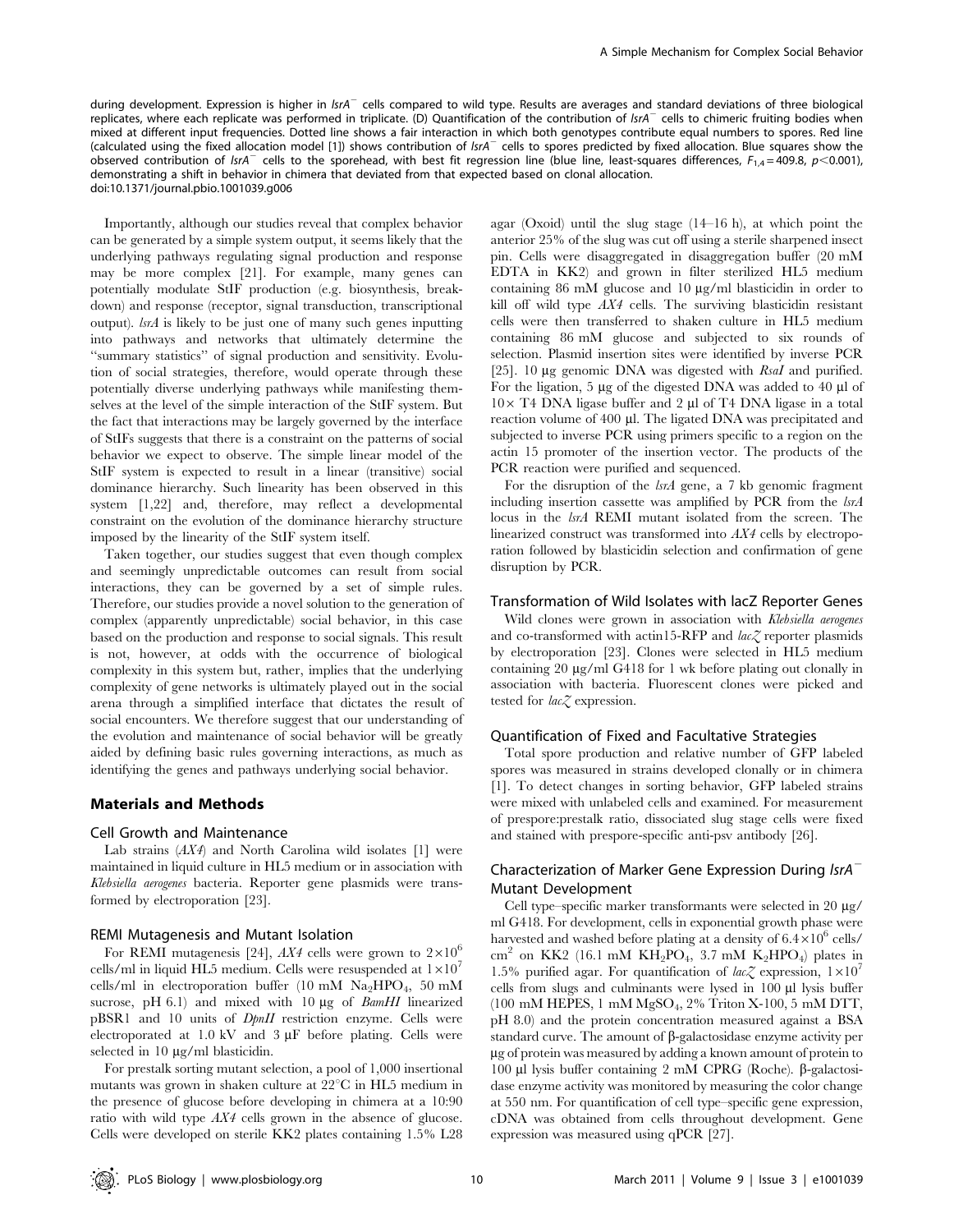

Figure 7. Responses to—and production of—StIF can predict clonal and chimeric allocation of the IsrA<sup>-</sup> mutant. (A) Induction of ecmAO-lacZ by StIFs collected from wild type and IsrA<sup>-</sup> cells. Cells expressing ecmAO-lacZ were developed in monolayer and gene expression induced by StIFs collected from strains as indicated. Induction by  $IsrA^-$  StIF was 0.67 times less than wild type StIF (t test,  $t_{14}$  = 11.592, p < 0.001). (B) Induction of ecmAO-lacZ in wild type and IsrA<sup>-</sup> cells by StIF. Cells expressing ecmAO-lacZ were developed in monolayer and gene expression induced by StIF. The response of IsrA<sup>-</sup> cells was 3.04-fold higher compared to wild type cells (t test,  $t_{14} = -50.68$ ,  $p$  < 0.001). (C) Multiplying the response measurement by the production measurement predicts that the clonal stalk allocation of the IsrA<sup>-</sup> mutant is 2.10 times greater than wild type. (D) The model (Equation 3) can predict the fitness curve of the IsrA<sup>-</sup> mutant in chimera with wild type (least-squares best-fit;  $F_{1,4}$  = 346.1, p = 0.0003; see Materials and Methods). This shows that the model not only successfully predicts general patterns but can also generate quantitative predictive data with some precision. doi:10.1371/journal.pbio.1001039.g007

 $\circledR$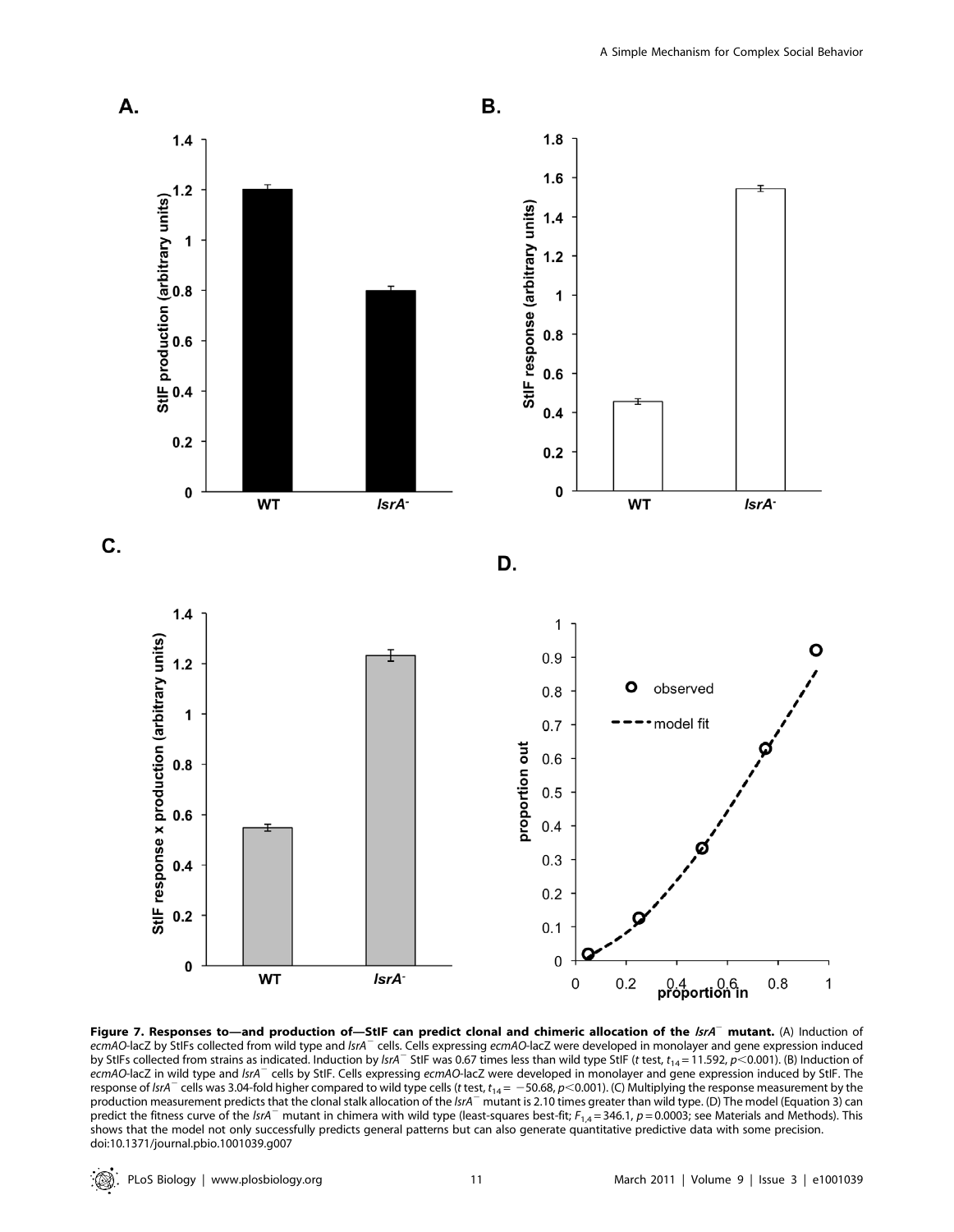

Figure 8. Responses to—and production of—StIF can predict clonal and chimeric allocation patterns of the wild isolates. (A) Induction of ecmAO-lacZ by StIFs collected from natural isolates A, B, C, D, and E. Cells expressing ecmAO-lacZ were developed in monolayer and gene expression induced by StIFs collected from isolates as indicated. Induction varied dramatically across the five isolates (one-way ANOVA,  $F_{4,10} = 27.026$ , p<0.001). (B) Induction of ecmAO-lacZ in natural isolates A, B, C, D, and E by StlF. Cells expressing ecmAO-lacZ were developed in monolayer and gene expression induced by StIF. The response varied dramatically across the five isolates (one-way ANOVA,  $F_{4,10}$  = 4.916,  $p$  = 0.016). (C) Multiplying the response measurement by the production measurement can predict the hierarchy of stalk allocation for the natural isolates. (D) Correlation of observed facultative shifts in allocation of natural isolates in chimera compared to those predicted by the model (see Equation 12) (Pearson correlation  $r_{18} = 0.8924$ ,  $p < 0.001$ ). A positive value indicates an increase in allocation (promotion) and a negative value indicates a decrease in allocation (coercion). doi:10.1371/journal.pbio.1001039.g008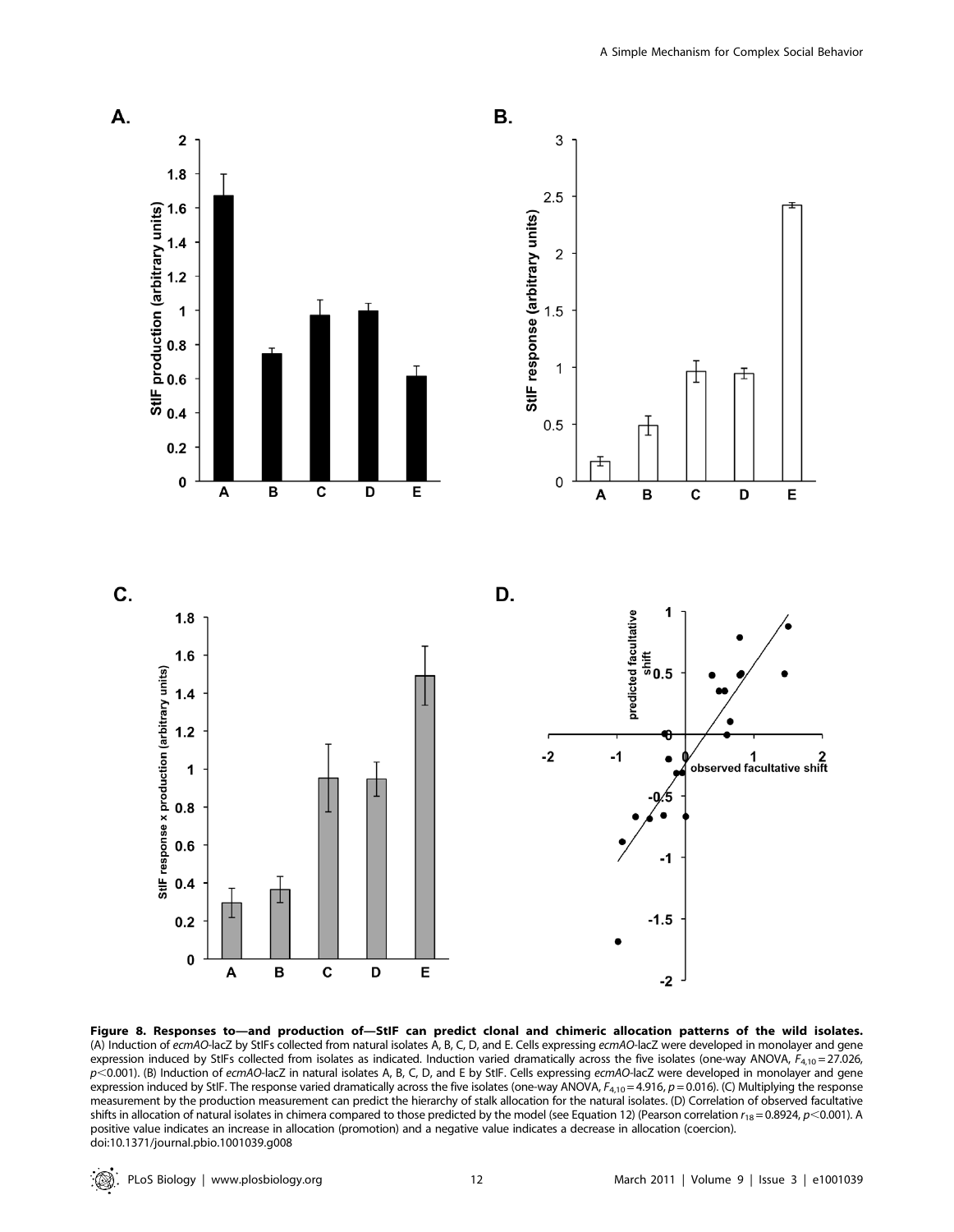For the collection of conditioned medium and induction of  $lac\chi$ reporter genes, cells were grown in the presence of Klebsiella aeorogenes. Mid-log phase cells were harvested, washed, and resuspended at  $1\times10^5$  cells/ml in stalk medium (10 mM MES (pH 6.2), 1 mM CaCl<sub>2</sub>, 2 mM NaCl, 10 mM KCl, 200 μg/ml streptomycin sulphate) containing 5 mM cAMP. Conditioned medium was collected from plates after 20 h incubation. For the induction of  $lac\zeta$  [28], cells were incubated for a further 4–6 h with or without StIF or DIF-1. Cells were then lysed in 100 µl lysis buffer (100 mM HEPES, 1 mM MgSO4, 2% Triton X-100, 5 mM DTT, pH 8.0) containing 2 mM CPRG. b-galactosidase enzyme activity was monitored by measuring the color change at 550 nm. To obtain overall production values, response data from all genotypes were pooled and scaled by the average in order to remove differences in responsiveness. To obtain overall response values, production data from all genotypes were pooled and scaled by the average in order to remove differences in production. Experiments were performed three times.

#### Modeling of StIF Production and Response

Because fruiting bodies are comprised of spores and stalk cells only, the spore allocation of genotype  $i(a_{ij})$  when clonal  $(i = j)$  or in chimera  $(i \neq j)$  is defined simply as the number of cells of genotype  $i$  that become spores divided by the total number of cells of genotype i.

#### Clonal Allocation and Null Expectations

The behavior of a genotype when clonal can be considered the ''fixed'' component of its social strategy. As such, it can also be used to determine the ''null'' behavior of genotypes in chimera under the assumption that there is no facultative change in allocation when in chimera (i.e. that clonal behavior predicts behavior in chimera).

We assume that the proportion of cells of genotype  $i$  that become spore or stalk is determined by the level of StIF present and genotype  $i$ 's response to that signal  $(r_i)$ . When clonal, the StIF level is determined solely by the signal production of the genotype itself (si ), and therefore, clonal allocation of cells to spore is defined as:

$$
a_{ii} = 1 - r_i s_i. \tag{5}
$$

Note that, because  $a_{ii}$  is a proportion, the values of  $s_i$  and  $r_i$  are constrained between 0 and 1. Therefore,  $s_i = 0$  corresponds to no StIF production, whereas  $s_i = 1$  corresponds to maximum possible StIF production. Likewise, when  $r_i = 0$  indicates that a genotype has no sensitivity to StIFs, while  $r_i = 1$  indicates complete sensitivity.

Clonal spore allocation can be used to calculate the expected null fitness  $(w_{ij(e)})$  or "social success" of genotype *i* in competition with  $j$ :

$$
w_{ij(e)} = \frac{a_{ii}}{a_{ii} + a_{jj}}.
$$
\n<sup>(6)</sup>

These fitness values are relative such that the higher spore allocator would have the higher fitness in a chimera and  $w_{ij(e)}$  +  $w_{\vec{n}(e)} = 1$ . Therefore,  $w_{\vec{n}(e)}$  is a "coefficient of social success" because it is a constant that determines the proportion of genotype  $i$  after development  $(p_{t+1(e)})$  with j from any initial frequency  $(p_t)$ :

$$
p_{t+1(e)} = \frac{p_t w_{ij(e)}}{p_t w_{ij(e)} + q_t w_{ji(e)}}.
$$
\n(7)

Because Equation 7 gives the proportion of genotype  $i$  present in the sporehead of a chimeric mixture in the absence of facultative social behavior by either genotype, it therefore represents the null (non-facultative) ''expected'' lines in Figures 2E and 3A.

## Chimeric Allocation and Expected Interactions

When in chimera, the StIF level is determined by the proportional representation of the two genotypes in the chimera and their individual levels of StIF production. Therefore following Equation 5, the spore allocation of genotype  $i$  in chimera with genotype  $j$  is:

$$
a_{ij} = 1 - r_i (ps_i + qs_j), \qquad (8)
$$

where  $\beta$  and  $q$  are the proportions of i and i, respectively. This means that when  $s_i \neq s_j$  there will be a facultative change in spore allocation chimera. When the behavior of genotypes is different to that expected under the null model, the behaviors are referred to as ''interacting'' behaviors. Following the conventions of Equation 6, the actualized fitness of i with  $j(w_{ij})$  is:

$$
w_{ij} = \frac{a_{ij}}{a_{ij} + a_{ji}}.\tag{9}
$$

Substituting Equation 8 into 9 gives an expression for  $w_{ii}$  in terms of StIF response and production:

$$
w_{ij} = \frac{1 - r_i(ps_i + qs_j)}{2 - (r_i + r_j)(ps_i + qs_j)}.
$$
 (10)

This means that the model predicts that the fitness of  $i$  with  $j$  will be frequency dependent. Following Equation 7, observed proportion of genotype i  $(p_{(t+1)})$  within the sporehead after development with genotype  $j$  is given by:

$$
p_{t+1} = \frac{p_t w_{ij}}{p_t w_{ij} + q_t w_{ji}},
$$
\n(11.1)

which, in terms of StiF response and production, is:

$$
p_{t+1} = \frac{p_t[p_t r_i s_i + q_t r_i s_j - 1]}{[(p_t r_i + q_t r_j)(p_t s_i + q_t s_j) - 1]}.
$$
 (11.2)

Equation 11.2 is therefore the equation for the ''interacting'' lines in Figures 2E and 3A.

The model also predicts changes in behavior in chimera  $(d_{ij})$ , defined simply as  $a_{ij} - a_{ii}$  (i.e. deviation in allocation when in chimera compared to that seen clonally), as a function of StIF response and production:

$$
d_{ij} = qr_i(s_i - s_j), \qquad (12)
$$

which demonstrates that shifts in allocation in chimera are expected to depend upon (a) a genotype's own response to StIF, (b) the difference between a genotype's StIF production and that of its chimeric partner, and (c) the frequency of the two genotypes in the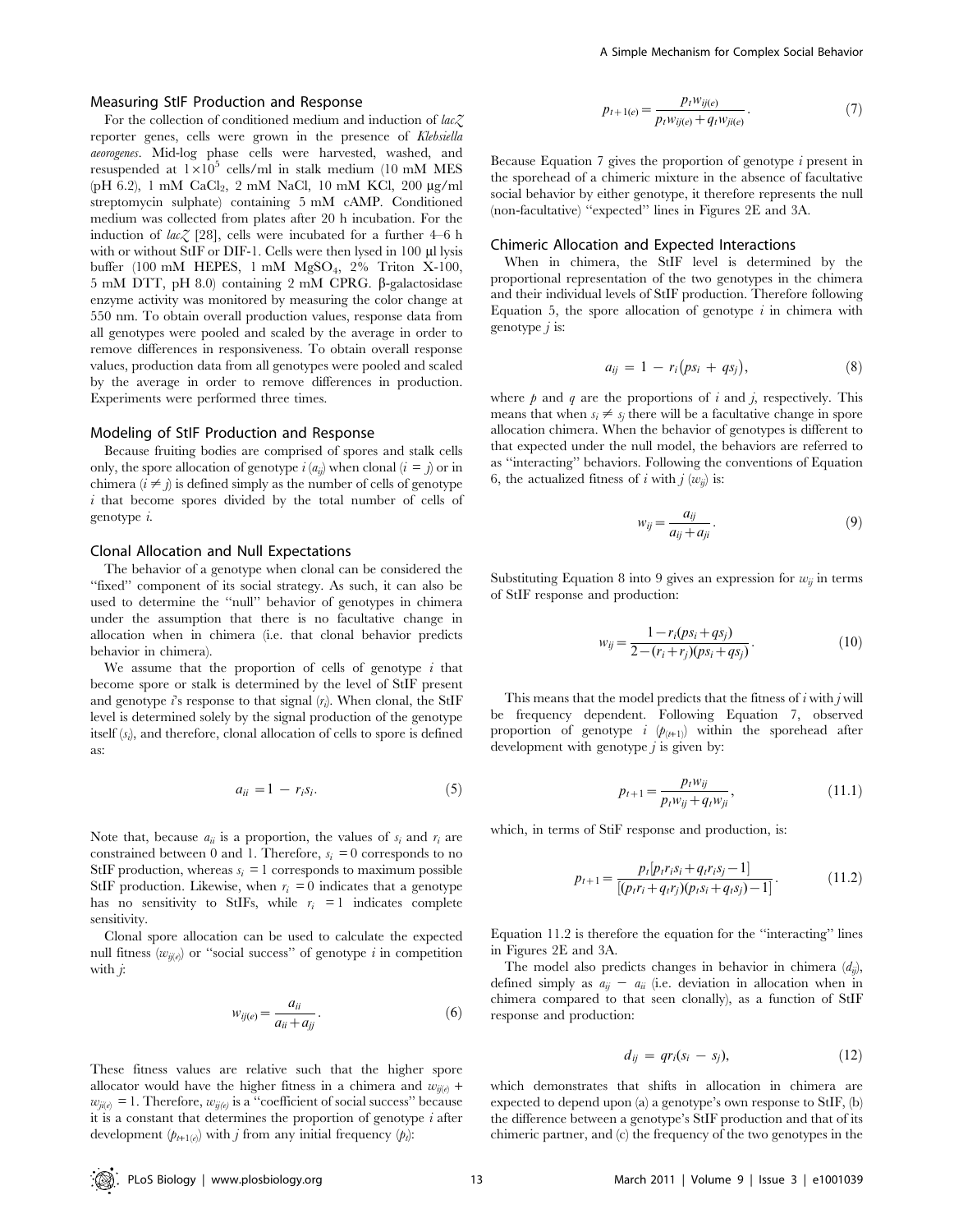chimera. See Figure 3B for the expected range of facultative behaviors.

## Estimating the Stalk Allocation of  $IsrA^-$

If the estimate of spore allocation of the wild type is 80% and the mutant makes  $0.72 \times$  the spores as wild type (Figure 2C), then the spore allocation of wild type can be estimated to be  $0.8\times0.72 = 0.576$ . This converts to a stalk allocation for wild type and mutant of 0.2 and 0.424, respectively, i.e. the stalk allocation of  $lsrA^-$  should be  $2.12\times$  that of wild type.

## Generating a Fitness Curve From Response and Production Estimates

To generate the fitness curves in Figure 4D, the proportion of  $lsrA$ <sup>-</sup> spores within the sporehead after development with wild type  $(p_{t+1})$ , i.e. the "model fit" line, was calculated using Equation 11.2. The fitness of the mutant  $(w_{lsr.wd})$  was frequency dependent as predicted in Equation 10 and declined with increasing frequency. Strikingly, the model presented here fit the observed data very well (least-squares best-fit;  $F_{1,4}$  = 346.1,  $p$  = 0.0003) and shows that the model not only successfully predicts general patterns but can also generate quantitative predictive data with some precision. Although fitness was frequency dependent, the model best fit and the fixed fitness model were statistically indistinguishable (least-squares best-fit;  $F_{1,4} = 409.8$ ,  $p = 0.0003$ ).

## Predicting the Chimeric "Facultative" Response of Natural Isolates

The spore allocation of each genotype  $(a_{ii})$  in every pair was calculated in the same way as described above with the mutant and wild type (Equation 11.2), using the estimates for  $r_i$  and  $s_i$  for the natural isolates (Figure 4E and 4F). So that the expected chimeric behavior generated from the model could be directly compared to the observed behavior [1],  $a_{ii}$  was calculated when genotypes were in equal proportions only. Facultative change was calculated using Equation 12, where a value greater than zero means that a genotype increased its spore allocation in chimera (i.e. it self-promoted) and a value less than zero means that the genotype's spore allocation decreased in chimera (i.e. it was coerced). We found the model's predicted social behavior to be highly correlated with observed data (Figure 4H; Pearson correlation:  $r_{18} = 0.8924, p < 0.001$  [1].

## Supporting Information

Figure S1  $lsrA$ <sup>-</sup> does not exhibit obvious defects in developmental morphology or timing.  $lsrA$ <sup>-</sup> mutant and wild type cells were developed on non-nutrient agar for the times indicated. Both strains had reached equivalent stages at each time point. (TIF)

Figure S2  $lsrA$ <sup>-</sup> exhibits general defects in prestalk cell differentiation when developed in chimera at slug stage. To test which prestalk cell types were affected in the  $lsrA$ <sup>-</sup> mutant, wild type and  $lsrA$ <sup>-</sup> mutant cells were transformed with lac $Z$  markers that drive expression in each of the major prestalk (ecmA, ecmO, ecmAO, and  $\epsilon$ cmB) and prespore (psA) cell types. Strains expressing cell type– specific markers were mixed in chimera in a 10:90 ratio with unlabelled cells and relative expression assessed qualitatively and quantitatively at the slug stage. Wild type or  $\text{lsr}A$ <sup>-</sup> cells were transformed with cell-specific reporter genes. Clear differences were found in the expression of all prestalk cell-specific markers (ecmA, ecmO, ecmAO, and ecmB), although prespore cell-specific markers (psA) appear to be less affected. The expression of wild type prestalk markers was lower when mixed with a majority of mutant cells compared to when mixed with a majority of wild type cells. In contrast, the expression of mutant prestalk markers was higher when mixed with a majority of wild type cells compared to when mixed with a majority of mutant cells. To quantify this observation, the level of  $lac\chi$  expression in heterotypic slugs was normalized to  $lac\chi$  expression during homotypic development. The expression of wild type prestalk cell markers decreased when in chimera with mutant cells, whereas the expression of mutant prestalk cell markers increased when in chimera with wild type cells. The expression of the prespore marker showed the opposite pattern. The expression of wild type prespore marker increased when in chimera with mutant cells, whereas the expression of mutant prespore marker decreased when in chimera with wild type cells. Results are averages and standard deviations of three biological replicates, where each replicate was performed in triplicate. (TIF)

Figure S3  $lsrA$ <sup>-</sup> exhibits general defects in prestalk cell differentiation when developed in chimera at culminant stage. To test which prestalk cell types were affected in the  $lsrA$ <sup>-</sup> mutant, wild type and  $\text{lsr}A$ <sup>-</sup> mutant cells were transformed with lac $Z$ markers that drive expression in each of the major prestalk (ecmA,  $ecmO$ ,  $ecmAO$ , and  $ecmB$  and prespore ( $psd$ ) cell types. Strains expressing cell type–specific markers were mixed in chimera in a 10:90 ratio with unlabelled cells and relative expression assessed qualitatively and quantitatively at the culminant stage. Wild type or  $\textit{lsrA}^-$  cells were transformed with cell-specific reporter genes. Clear differences were found in the expression of all prestalk cellspecific markers (ecmA, ecmO, ecmAO, and ecmB), although prespore cell-specific markers (psA) appear to be less affected. The expression of wild type prestalk markers was lower when mixed with a majority of mutant cells compared to when mixed with a majority of wild type cells. In contrast, the expression of mutant prestalk markers was higher when mixed with a majority of wild type cells compared to when mixed with a majority of mutant cells. To quantify this observation, the level of  $la\mathcal{Z}$  expression in heterotypic slugs was normalized to  $lac\chi$  expression during homotypic development. The expression of wild type prestalk cell markers decreased when in chimera with mutant cells, whereas the expression of mutant prestalk cell markers increased when in chimera with wild type cells. The expression of the prespore marker showed the opposite pattern. The expression of wild type prespore marker increased when in chimera with mutant cells, whereas the expression of mutant prespore marker decreased when in chimera with wild type cells. Results are averages and standard deviations of three biological replicates, where each replicate was performed in triplicate. (TIF)

**Figure S4**  $lsrA$ <sup>-</sup> cells exhibit differences in the responses to—and production of—StIFs. (A) Induction of ecmB-lacZ in wild type and  $lsrA$ <sup>-</sup> cells by StIF. Cells expressing  $ecmB$ -lacZ were developed in monolayer and gene expression induced by StIF. The response of  $lsrA$ <sup>-</sup> cells was 5.5-fold higher compared to wild type cells (t test,  $t_4$ )  $= 14.625, p<0.001$ . (B) Induction of ecmB-lacZ by StIFs collected from wild type and  $lsrA$ <sup>-</sup> cells. Cells expressing  $ecmB$ -lacZ were developed in monolayer and gene expression induced by StIFs collected from strains as indicated. Induction by  $\text{lsr}A^-$  StIF was 0.38 times less compared to wild type StIF (t test,  $t_4 = 20.372$ ,  $p<0.001$ ). (C) Multiplying the response measurement by the production measurement can predict that the clonal stalk allocation of the  $lsrA$ <sup>-</sup> mutant is 2.12 times greater than wild type. (TIF)